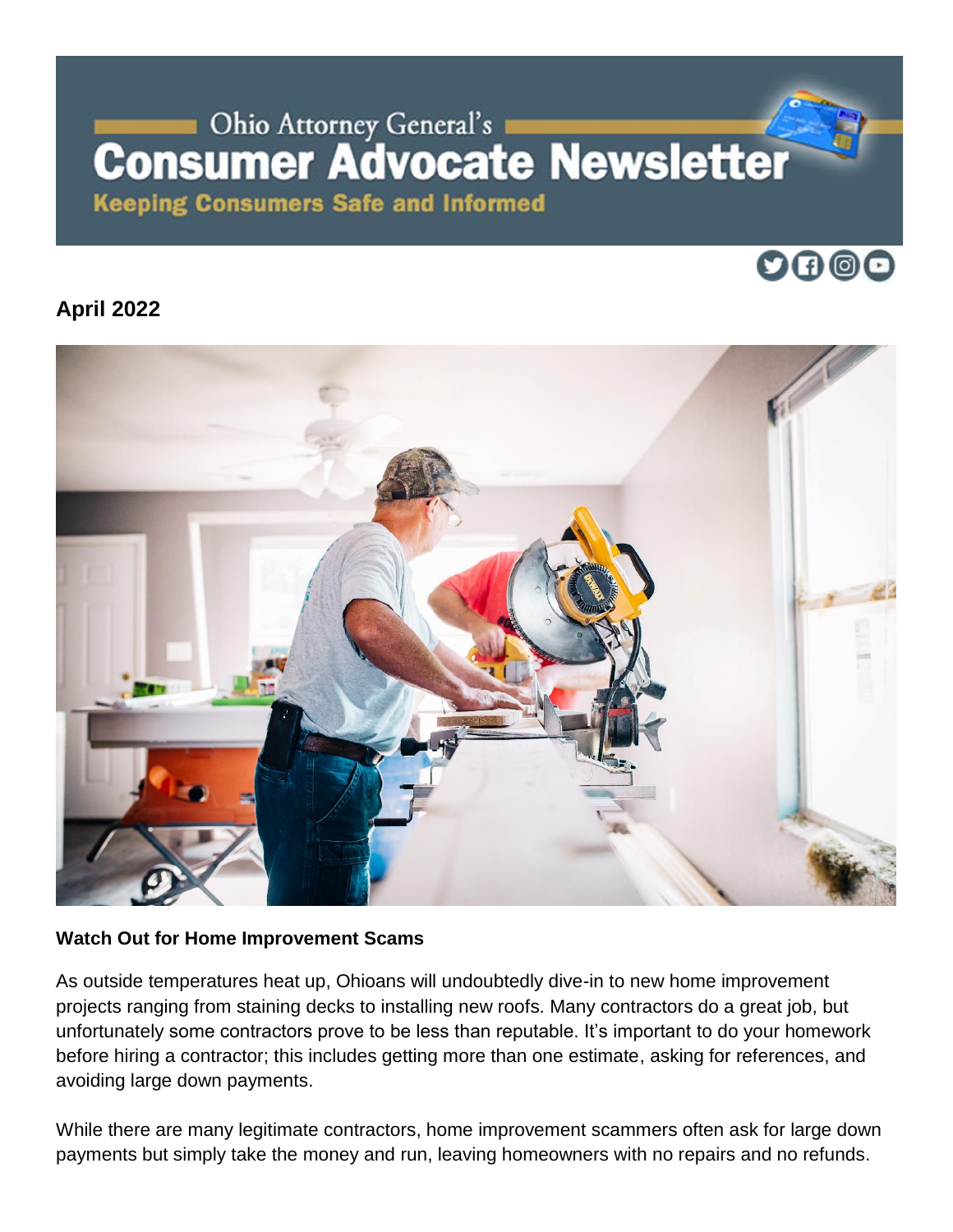Then, they usually move on to another customer to repeat their scheme. Some unscrupulous contractors may start a significant project only to stop their work without any notice, leaving the job unfinished. They may try to stall with false promises to finish the job, or they may ignore phone calls altogether. Others may simply perform shoddy work, leaving homeowners with projects that need to be completely redone.

One way to avoid becoming a victim of home improvement scams is to thoroughly vet the contractor before hiring them. Research guidelines include:

- **Get recommendations**. Successful contractors will make it easy to access feedback on their work and related documentation.
- **Research multiple contractors.** Obtaining at least three written estimates from three different contractors could help you weed out bad apples. Beware of contractors that have only a few projects for you to review.
- **Ask for licensing, certification and proof of insurance.** Depending on the project you are going to undertake, this may be important to the safety of your renovation.
- **Go online.** Check out the company's reputation with the [Ohio Attorney General's Office](https://www.ohioattorneygeneral.gov/Individuals-and-Families/Consumers/Search-Consumer-Complaints) and the [Better Business Bureau.](https://www.bbb.org/en/us) You can also search for [previous lawsuits](https://gcc02.safelinks.protection.outlook.com/?url=https%3A%2F%2Flawsuitsearch.ohioattorneygeneral.gov%2F&data=04%7C01%7CHannah.Hundley%40ohioattorneygeneral.gov%7C0b9f77b9f242485918cf08d8a749e251%7C16bb85b3d21e4dd2a07c7c114cf57b55%7C0%7C0%7C637443283054629832%7CUnknown%7CTWFpbGZsb3d8eyJWIjoiMC4wLjAwMDAiLCJQIjoiV2luMzIiLCJBTiI6Ik1haWwiLCJXVCI6Mn0%3D%7C1000&sdata=Z7kzN4ZETIKERECKeSSpHZcDr27UO%2B9e8EM1gt6E%2BUc%3D&reserved=0) filed by the Attorney General's Consumer Protection Section.

Follow these tips to help avoid becoming a scammer's next victim:

- Do not make a large down payment. Instead, pay in increments for example, one-third at the beginning of the job, one-third after half of the work is completed to your satisfaction and onethird when the job is completed.
- Avoid paying in cash. It leaves you with a limited paper trail if something goes wrong.
- Get all promises in writing.
- Be cautious of contractors who want payment made out to themselves as individuals, instead of a company.
- Understand that Ohio's Home Solicitation Sales Act provides consumers with a three-day cancellation period for most contracts signed at their own home. The law also applies to contracts signed at any location that is not a company's normal place of business (such as a home improvement show).
- Look for the red flags of a traveling scam artist. If a contractor claims to have leftover materials from a nearby job or offers unbelievably low prices, be suspicious.

Consumers who suspect a scam or an unfair business practice should contact the Ohio Attorney General's Office at [www.OhioProtects.org](http://www.ohioprotects.org/) or 800-282-0515.

#### **Attorney General Yost Warns of Travel Scams**

Leaving on a jet plane? Before packing your bags, consumers should beware of travel scams during peak travel months.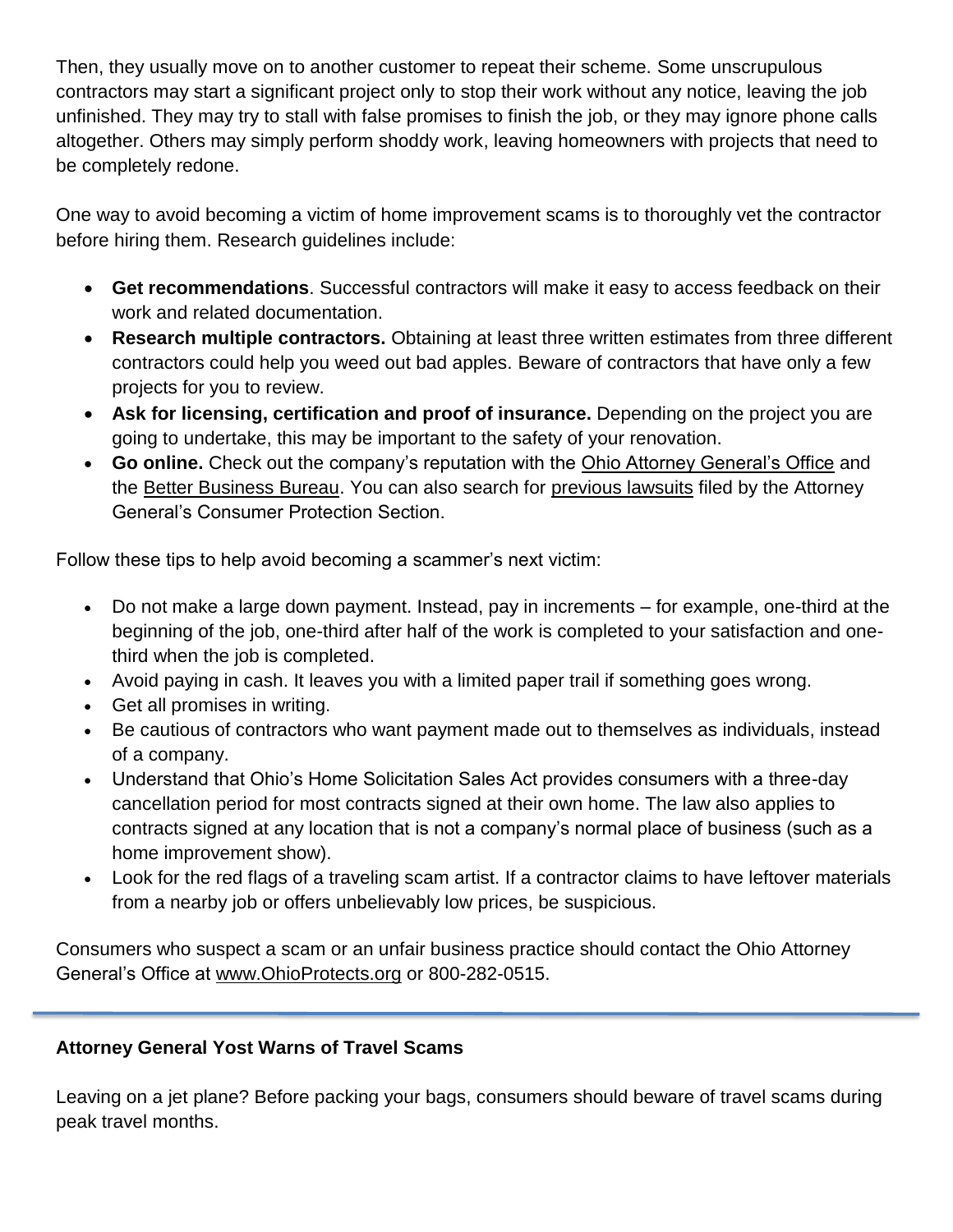"Congratulations! You have won a FREE vacation!" Most offers like this are not truly free.

In Ohio, if a seller advertises that a consumer has won a free vacation or other prize, the advertisement must state important exclusions and limitations of the offer. For example, if a consumer is required to listen to a sales presentation about travel club memberships in order to receive a free cruise, that requirement must be disclosed in the ad.

Additionally, if a sale takes place outside a seller's normal place of business, such as at a hotel meeting room, the consumer likely is entitled to a three-day grace period to cancel the sale under Ohio's Home Solicitation Sales Act. Under this law, sellers must notify consumers of their cancellation rights.

Consumers might get free-vacation solicitations by way of letter, email, a traditional phone call, or robocall – a recent trend. Many of these "prizes" are actually traps in which you'll have to pay hefty fees to claim the vacation or give your credit card number to verify your eligibility, potentially resulting in identity theft.

In addition to the not so free "free trips," watch out for scams such as pre-paid vacation certificates and the bait and switch.

Pre-paid vacation certificates can be sold by legitimate companies. When used in a scam, the seller will delay the use of the certificate by saying the dates you would like to travel are unavailable, until you just give up.

With the bait and switch scam, be suspicious of offers for hotel rooms or Airbnb's that are unusually inexpensive for what is advertised. In many cases, the hotel or Airbnb is run-down, missing amenities, in a deserted part of town, and won't refund your money.

"If you've got ocean front property in Fort Lauderdale for a week at \$5 a night, run screaming the other way. It's not real," Attorney General Dave Yost said. "Somebody is trying to steal from you."

To avoid problems with travel services, consumers should:

- Research companies before doing business with them. Look for complaints filed with the [Ohio](https://www.ohioattorneygeneral.gov/Individuals-and-Families/Consumers/Search-Consumer-Complaints)  [Attorney General's Office](https://www.ohioattorneygeneral.gov/Individuals-and-Families/Consumers/Search-Consumer-Complaints) and [Better Business Bureau.](https://www.bbb.org/en/us) [Search for lawsuits](https://lawsuitsearch.ohioattorneygeneral.gov/) that the Ohio Attorney General has filed against individuals and businesses that violate the state's consumer laws. Also, search online for reviews using the company's name and words like "reviews" or "complaints."
- Be cautious of firms that ask you to pay before confirming reservations. Most reputable travel agents will confirm before payment.
- Make sure verbal promises are put in writing. Otherwise, they're not guaranteed.
- Consider paying with a credit card. You generally have stronger protections to dispute credit card charges if something goes wrong.
- Be wary of vacation offers that are "good today only."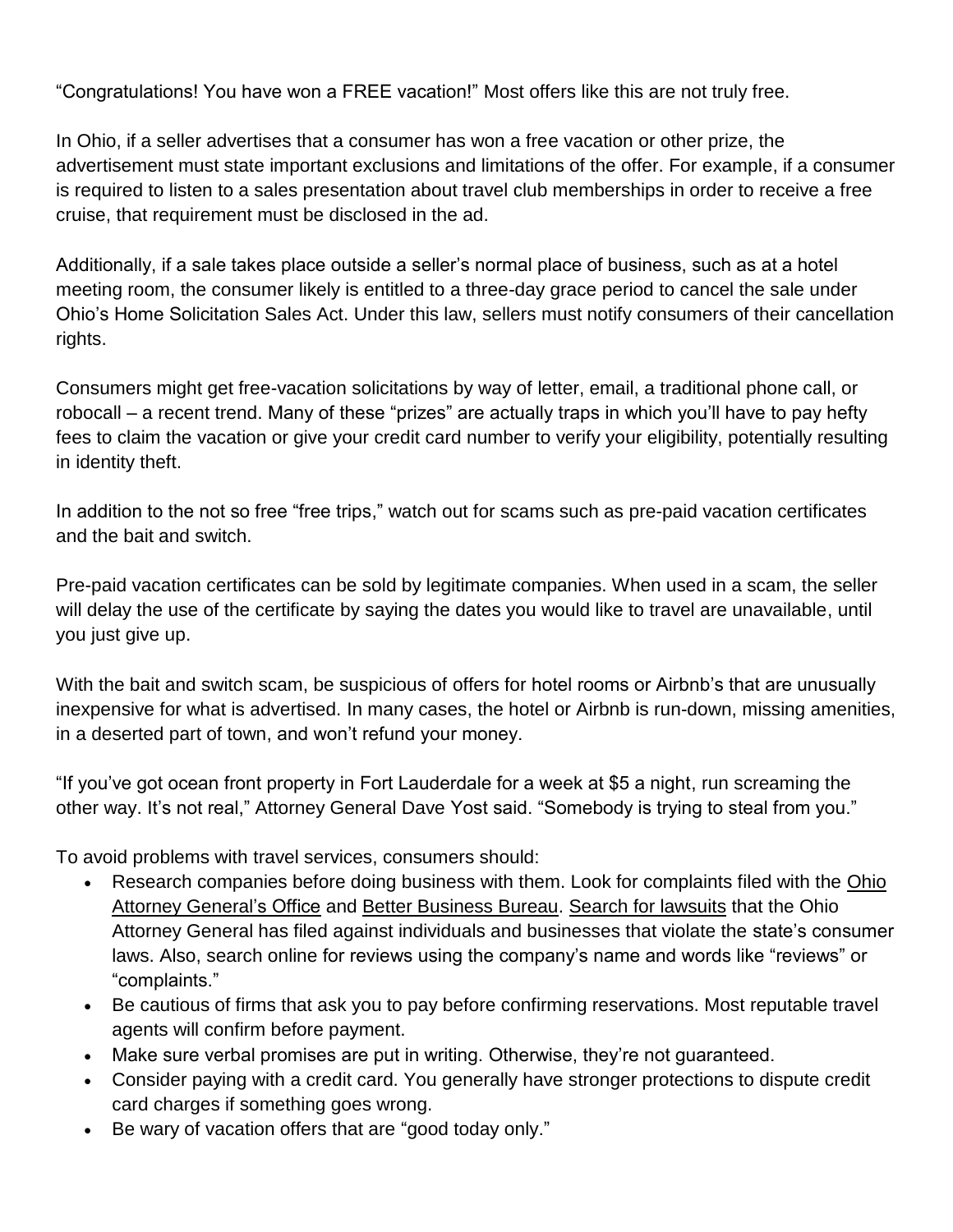• Verify your reservations. If you book a trip through a third party, call the resort or hotel where you will be staying to confirm your reservation.

Is a travel club membership worth it? A travel club, sometimes also called a vacation club, is a monthly or annual membership program that offers discounts on airline tickets, hotel rooms or rental cars. They have a lot of the same expenses and destinations, but in a travel club, members vacation together. The company gets them group rates, so they usually pay less for memberships and fees than vacation club members.

Questions to ask before signing up for a travel club membership include:

- Will you have to take several trips per year to get any savings?
- Do trips book up quickly, limiting your ability to schedule a vacation?
- Can you find similar or better deals yourself online?
- What is the cancellation policy?
- Are deposits refundable?
- Are there any non-refundable fees?
- Will you get a refund if a trip is canceled because of a natural disaster or bad weather?
- Will you have to pay an extra fee if you change your reservations or reschedule a trip?
- What's the total cost of the membership?
- Will additional fees kick in later, after you sign the agreement?

Consumers who suspect a scam or who have problems they can't resolve on their own should contact the Ohio Attorney General's Office at [www.OhioProtects.org](http://www.ohioprotects.org/) or 800-282-0515. The office provides a free informal dispute resolution process to help resolve complaints. It also takes enforcement actions against travel services that violate Ohio's consumer protection laws.

#### **Learn About Ohio's Consumer Protection Laws**

The Ohio Attorney General has enforcement authority over more than 25 laws designed to protect consumers. When consumer laws are discussed in Ohio, many cite the expansive Consumer Sales Practices Act (CSPA), which aims to generally protect consumers against unfair, deceptive or unconscionable acts or practices in connection with the solicitation or purchase that would be used for the home or personal use.

Here is a timeline of some of Ohio's lesser known consumer protection laws:

- 1973 The Home Solicitation Sales Act creates safeguards for consumers, including the right to cancel within three days any transaction of \$25 or more that occurs at a location outside the seller's regular place of business, such as the consumer's home, a fair booth or a hotel meeting room.
- 1974 The Anti-Pyramid Sales Act makes it illegal to participate in pyramid sales schemes, which operate like giant chain letters. Participants pay to join, then recruit others in order to profit from the new recruits' fees. Although there may be some profit for the handful of people who join at the beginning, the remaining investors generally lose all their money.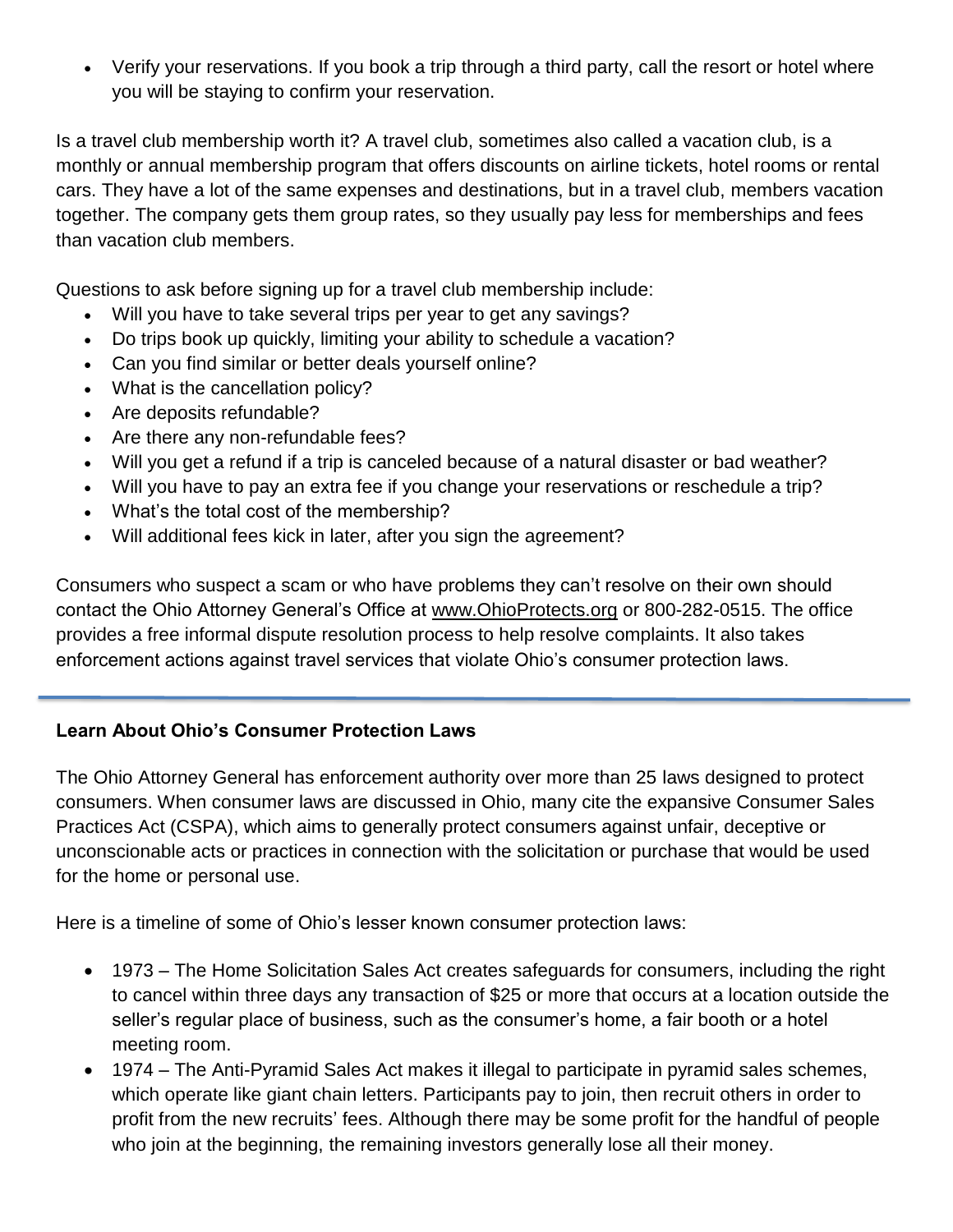- 1976 The Prepaid Entertainment Contracts Act protects consumers who pay in advance for the services of health spas, dance studios, diet centers, dating agencies or martial arts schools. The law gives consumers three days after their first services are available to cancel their contracts. It also sets a three-year limit for the length of these contracts.
- 1979 The Business Opportunity Purchaser's Protection Act gives consumers five days to cancel "business opportunity agreements." In a business opportunity agreement, a buyer pays a seller for the right to offer, sell or distribute goods or services. Some business opportunity ventures are scams that promise quick profits but require large initial down payments.
- 1987 The Lemon Law in Ohio protects new-car owners, covering problems that occur within the first year of purchase or the first 18,000 miles of the vehicle, whichever comes first.
- 1993 The Credit Card Recording Act makes it unlawful for sellers to give out consumers' Social Security numbers, credit card account numbers, expiration dates, and other personal financial information.
- 1996 The Hearing Aid Returns Act gives consumers the right to return hearing aids within 30 days of purchase.
- 1996 The Defective Assistive Devices Act requires one-year warranties covering the full cost of repair or replacement for products designed for consumers with disabilities, such as hearing aids, wheelchairs, motorized scooters and talking software.
- 2001 The Certificate of Motor Vehicle Title Act gives consumers the unconditional right to cancel their motor vehicle purchase if dealers do not deliver their titles within 40 days of the purchase. The Ohio Attorney General's Office operates a special fund to reimburse affected consumers and pursues the violating car dealers to hold them accountable and to reimburse the fund.
- 2006 The Gift Card Act gives consumers the right to use a gift card for at least two years from its issue date. The law also states that gift cards with no expiration dates are valid until redeemed or replaced.

Please note that these are just some examples and are used for educational purposes only. The Ohio Revised Code (ORC) and the Ohio Administrative Code (OAC) are available at [http://codes.ohio.gov.](http://codes.ohio.gov/)

Consumers who suspect an unfair business practice or want help addressing a consumer problem should contact the Ohio Attorney General's Office at [www.OhioProtects.org](http://www.ohioprotects.org/) or 800-282-0515.

#### **Social Media Scams Widespread Throughout Ohio and Nation**

Do you like to connect on social media? You're not alone. According to a 2021 Pew Research Center [study,](https://www.pewresearch.org/internet/2021/04/07/social-media-use-in-2021/) more than eight of every 10 consumers between 18 and 29 years old are using social media.

Think that older adults don't connect? That would be false. The truth is that many older adults have been adapting to one or more of the social media platforms, such as Facebook, Instagram, Twitter and Pinterest. Of those between 50 and 64 years old, 73% are on social media. More than four in 10 adults 65 and older are connecting through one of these platforms.